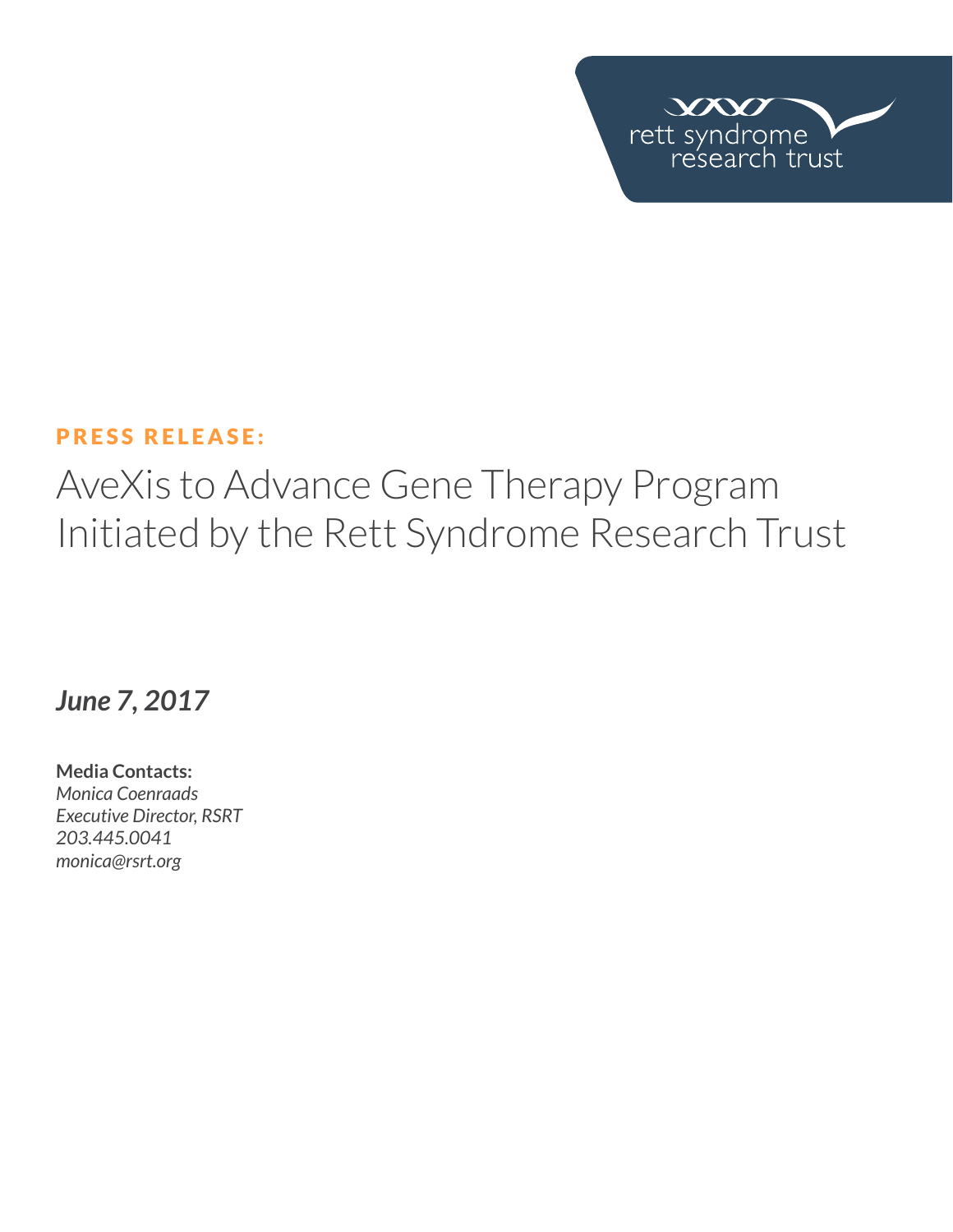## AveXis to Advance Gene Therapy Program Initiated by the Rett Syndrome Research Trust

**TRUMBULL, CT** — The Rett Syndrome Research Trust (RSRT) is excited to announce that AveXis, Inc., has committed to advance a gene therapy candidate for Rett Syndrome into human clinical trials. AveXis, a pioneering clinical-stage gene therapy company, has already advanced a transformative gene therapy treatment for spinal muscular atrophy Type 1, a devastating disease that strikes infants and kills in toddlerhood. Remarkably, in a Phase 1 clinical trial, infants treated with the gene therapy achieved developmental milestones, including the ability to sit unassisted, talk and walk in some cases, – achievements never seen in untreated babies with the disease. It is our shared belief that gene therapy, the introduction of healthy *MECP2* genes to compensate for the mutated ones, may also produce benefits for individuals with Rett Syndrome.

This milestone represents the culmination of research originating in 2010 when RSRT funded the collaboration between Dr. Gail Mandel and Dr. Brian Kaspar, the now scientific founder and Chief Scientific Officer of AveXis, to explore the potential of gene therapy for the treatment of Rett Syndrome. Encouraged by the results of that collaboration, in 2014 RSRT conceived of, recruited the scientists for and funded the *Gene Therapy Consortium* to definitively evaluate the feasibility of gene therapy as a treatment for Rett Syndrome.

The *Consortium* scientists, Stuart Cobb, Steve Gray, Brian Kaspar and Gail Mandel, exceeded our expectations by developing a gene therapy product candidate with impressive efficacy, safety and delivery characteristics. Importantly, therapeutic benefits in the mouse models are much greater than that of any drug ever tested for Rett Syndrome.

Adrian Bird's 2007 reversal study showing that symptoms in mice can be dramatically reversed suggests that a diagnosis of Rett need not translate to lifelong disability. While gene therapy seems an obvious approach for any of the numerous single gene disorders, the quality of the data generated by the *Consortium* was an essential factor in AveXis' decision to prioritize development of a gene therapy for Rett Syndrome.

"RSRT recognized early on that the gene therapy approach would move forward only if we aggressively championed it. We brought together scientists with strong track records of success and provided them with the financial support and infrastructure to work effectively and efficiently. Our strategy worked and I am thrilled that AveXis, a leader in gene therapy, is now taking this work forward at an industry scale. I am beyond grateful to the many Rett families who believe in our vision and to the generosity of their networks that make our vital work possible," said Monica Coenraads, Executive Director of RSRT and mother to a young woman with Rett Syndrome.

"As was made clear in RSRT's recently launched strategic research plan, *Roadmap to a Cure*, our mission is a cure for Rett Syndrome. Today's announcement is a huge step forward towards our goal. By addressing the core cause of Rett, gene therapy has the potential to be a life-changer. We have complete confidence in the expertise and leadership of the AveXis team and will continue to provide our full support as this program moves forward," said Randall Carpenter, Chief Scientific Officer, RSRT.